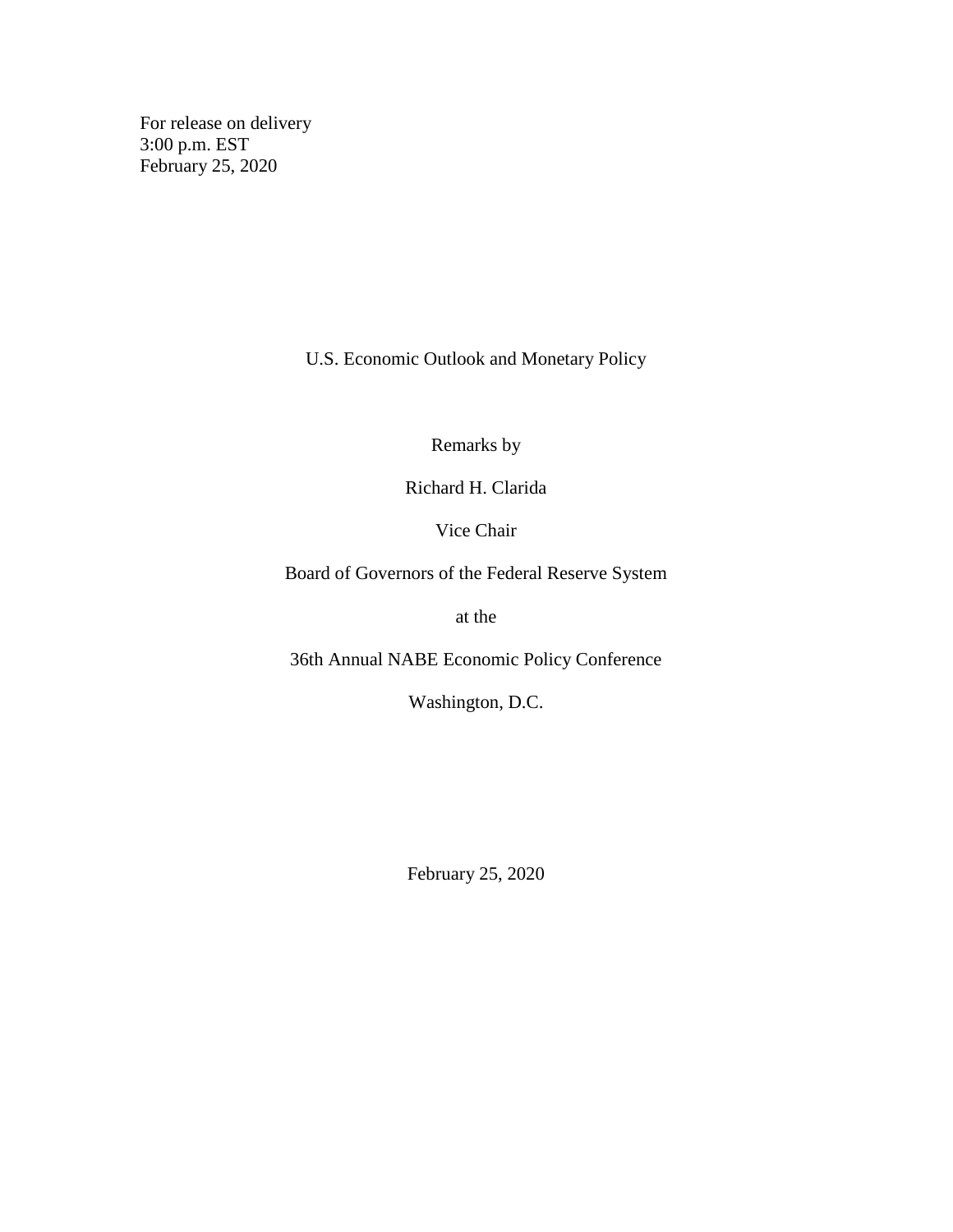Thank you for the opportunity to participate again this year in the Annual Economic Policy Conference of the National Association for Business Economics. I am really looking forward to this conversation. But first, I would like to share with you some thoughts about the outlook for the U.S. economy and monetary policy.<sup>[1](#page-1-0)</sup>

In its 11th year of a record expansion, the U.S. economy is in a good place. The labor market remains strong, economic activity is increasing at a moderate pace, and the Federal Open Market Committee's (FOMC) baseline outlook is for a continuation of this performance in [2](#page-1-1)020.<sup>2</sup> At present, personal consumption expenditures, or PCE, price inflation is running somewhat below the Committee's 2 percent objective, but we project that, under appropriate monetary policy, inflation will rise gradually to our symmetric 2 percent objective. Although the unemployment rate is around a 50-year low, wages are rising broadly in line with productivity growth and underlying inflation. We are not seeing any evidence to date that a strong labor market is putting excessive cost-push pressure on price inflation.

Although the fundamentals supporting household consumption remain solid, over 2019, sluggish growth abroad and global developments weighed on investment, exports, and manufacturing in the United States. Coming into this year, indications suggested that headwinds to global growth had begun to abate, and uncertainties around trade policy had diminished. However, risks to the outlook remain. In particular, we are closely monitoring the emergence of the coronavirus, which is likely to have a noticeable impact

<span id="page-1-0"></span> <sup>1</sup> These remarks represent my own views, which do not necessarily represent those of the Federal Reserve Board or the Federal Open Market Committee. I am grateful to Brian Doyle of the Federal Reserve Board staff for his assistance in preparing this text.

<span id="page-1-1"></span><sup>&</sup>lt;sup>2</sup> The most recent Summary of Economic Projections is an addendum to the minutes of the December 2019 FOMC meeting. See Board of Governors of the Federal Reserve System (2020), "Minutes of the Federal Open Market Committee, December 10–11, 2019," press release, January 3,

[https://www.federalreserve.gov/newsevents/pressreleases/monetary20200103a.htm.](https://www.federalreserve.gov/newsevents/pressreleases/monetary20200103a.htm)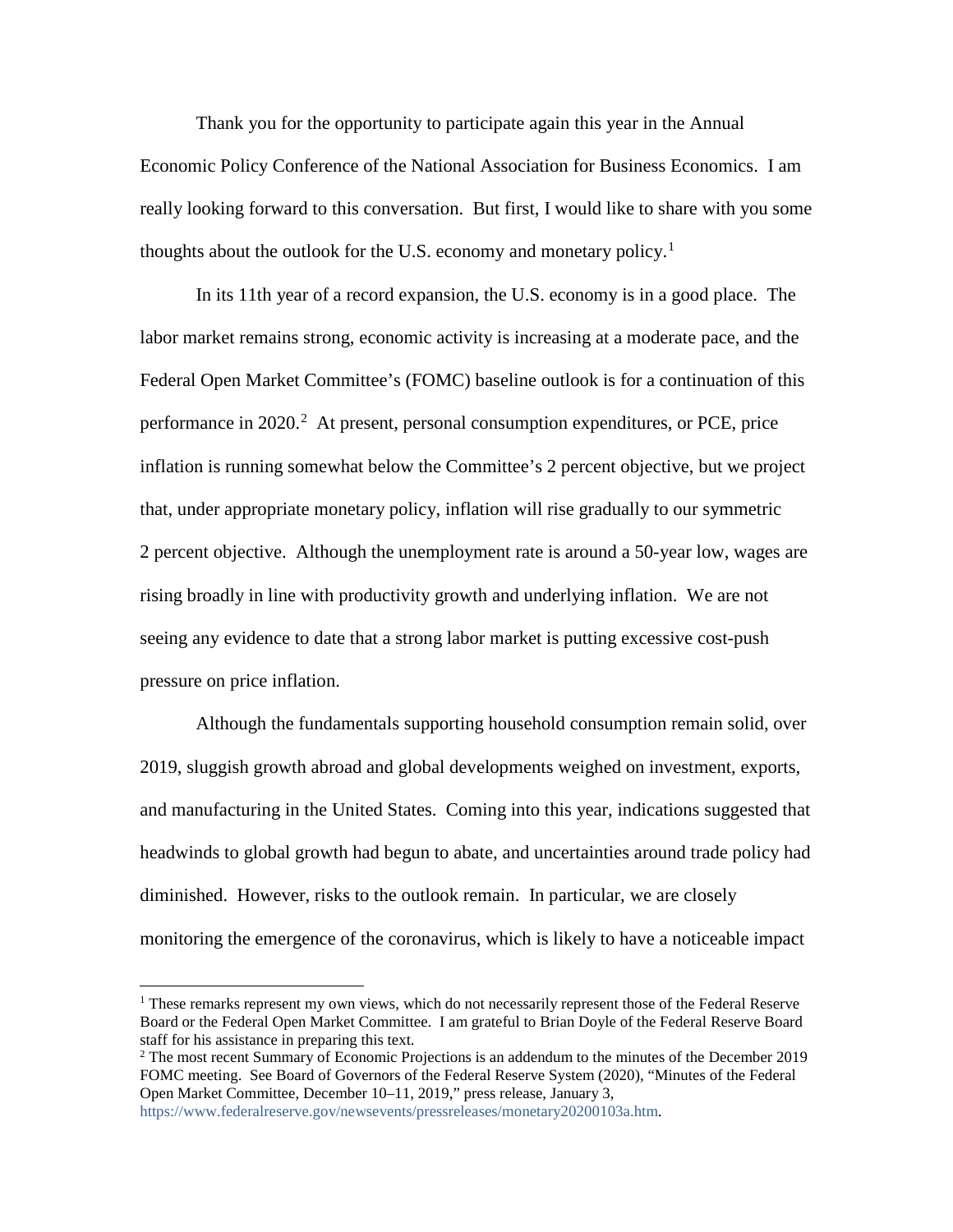on Chinese growth, at least in the first quarter of this year. The disruption there could spill over to the rest of the global economy. But it is still too soon to even speculate about either the size or the persistence of these effects, or whether they will lead to a material change in the outlook. In addition, U.S. inflation remains muted. And inflation expectations—those measured by surveys, market prices, and econometric models reside at the low end of a range I consider consistent with our price-stability mandate.

Over the course of 2019, the FOMC undertook a shift in the stance of monetary policy to offset some significant global growth headwinds and global disinflationary pressures. I believe this shift was well timed and has been providing support to the economy and helping to keep the U.S. outlook on track. Monetary policy is in a good place and should continue to support sustained growth, a strong labor market, and inflation returning to our symmetric 2 percent objective. As long as incoming information about the economy remains broadly consistent with this outlook, the current stance of monetary policy likely will remain appropriate.

That said, monetary policy is not on a preset course. The Committee will proceed on a meeting-by-meeting basis and will be monitoring the effects of our recent policy actions along with other information bearing on the outlook as we assess the appropriate path of the target range for the federal funds rate. Of course, if developments emerge that, in the future, trigger a material reassessment of our outlook, we will respond accordingly.

- 2 -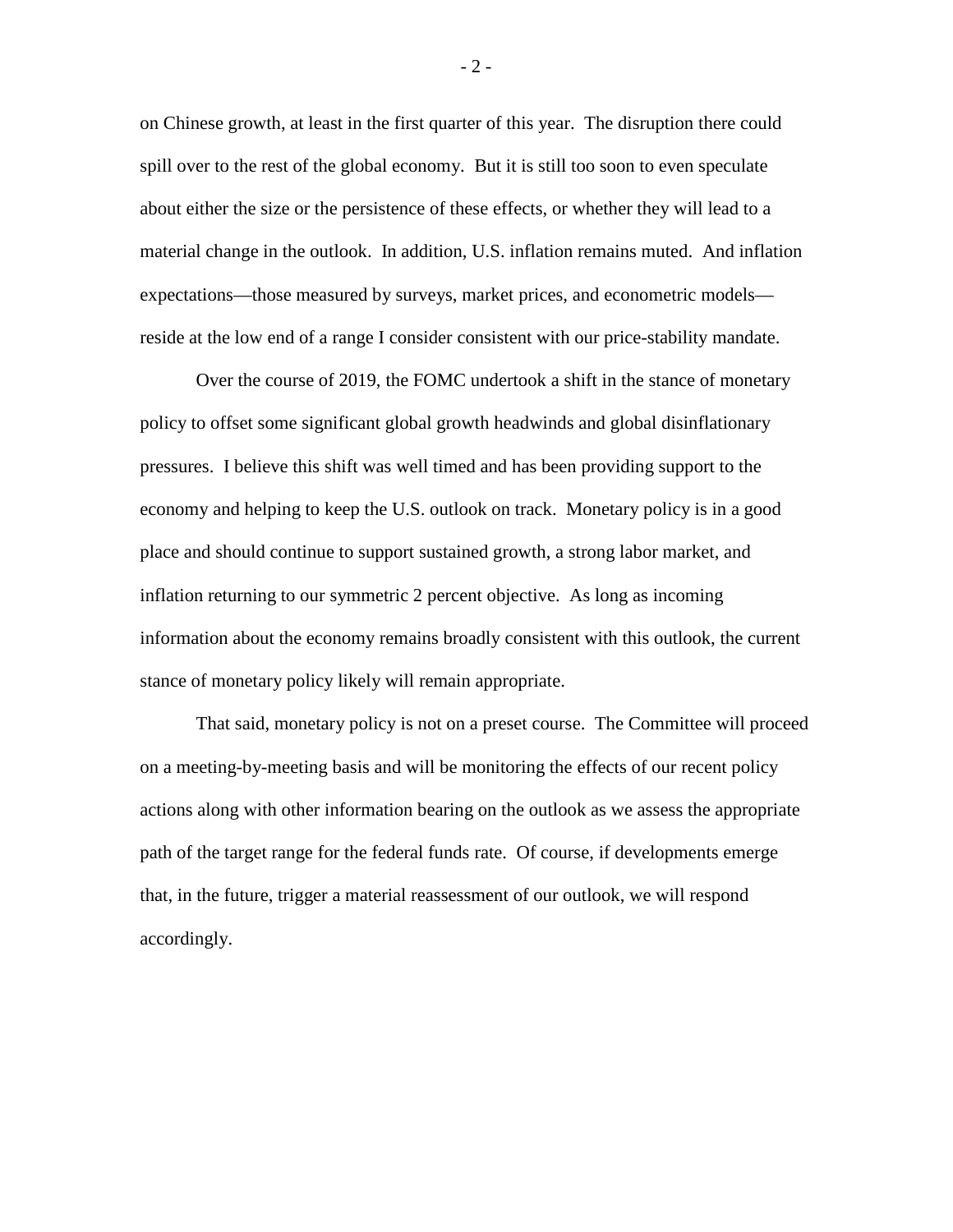In January 2019, my FOMC colleagues and I affirmed that we aim to operate with an ample level of bank reserves in the U.S. financial system. [3](#page-3-0) And in October, we announced and began to implement a program to address pressures in repurchase agreement (repo) markets that became evident in September.<sup>[4](#page-3-1)</sup> To that end, we have been purchasing Treasury bills and conducting both overnight and term repurchase operations. These efforts have been successful in achieving stable money market conditions, including over the year-end. As our bill purchases continue to build reserves toward levels that we associate with ample conditions, we intend to gradually transition away from the active use of repo operations. And as reserves reach durably ample levels, we intend to slow the pace of purchases such that our balance sheet grows in line with trend demand for our liabilities. Let me emphasize that we stand ready to adjust the details of this program as appropriate and in line with our goal, which is to keep the federal funds rate in the target range desired by the FOMC, and that these operations are technical measures not intended to change the stance of monetary policy.

Finally, allow me to offer a few words about the FOMC's review of the monetary policy strategy, tools, and communication practices that we commenced in 2019. This review—with public engagement unprecedented in scope for us—is the first of its kind for the Federal Reserve. Through 14 *Fed Listens* events, including a research conference in Chicago, we have been hearing a range of perspectives not only from academic experts, but also from representatives of consumer, labor, community, business, and other

<span id="page-3-0"></span><sup>&</sup>lt;sup>3</sup> See the Statement Regarding Monetary Policy Implementation and Balance Sheet Normalization, which is available on the Board's website at

[https://www.federalreserve.gov/newsevents/pressreleases/monetary20190130c.htm.](https://www.federalreserve.gov/newsevents/pressreleases/monetary20190130c.htm) Also see the Balance Sheet Normalization Principles and Plans, available on the Board's website at

[https://www.federalreserve.gov/newsevents/pressreleases/monetary20190320c.htm.](https://www.federalreserve.gov/newsevents/pressreleases/monetary20190320c.htm)

<span id="page-3-1"></span><sup>4</sup> See the Statement Regarding Monetary Policy Implementation, which can be found on the Board's website at [https://www.federalreserve.gov/newsevents/pressreleases/monetary20191011a.htm.](https://www.federalreserve.gov/newsevents/pressreleases/monetary20191011a.htm)